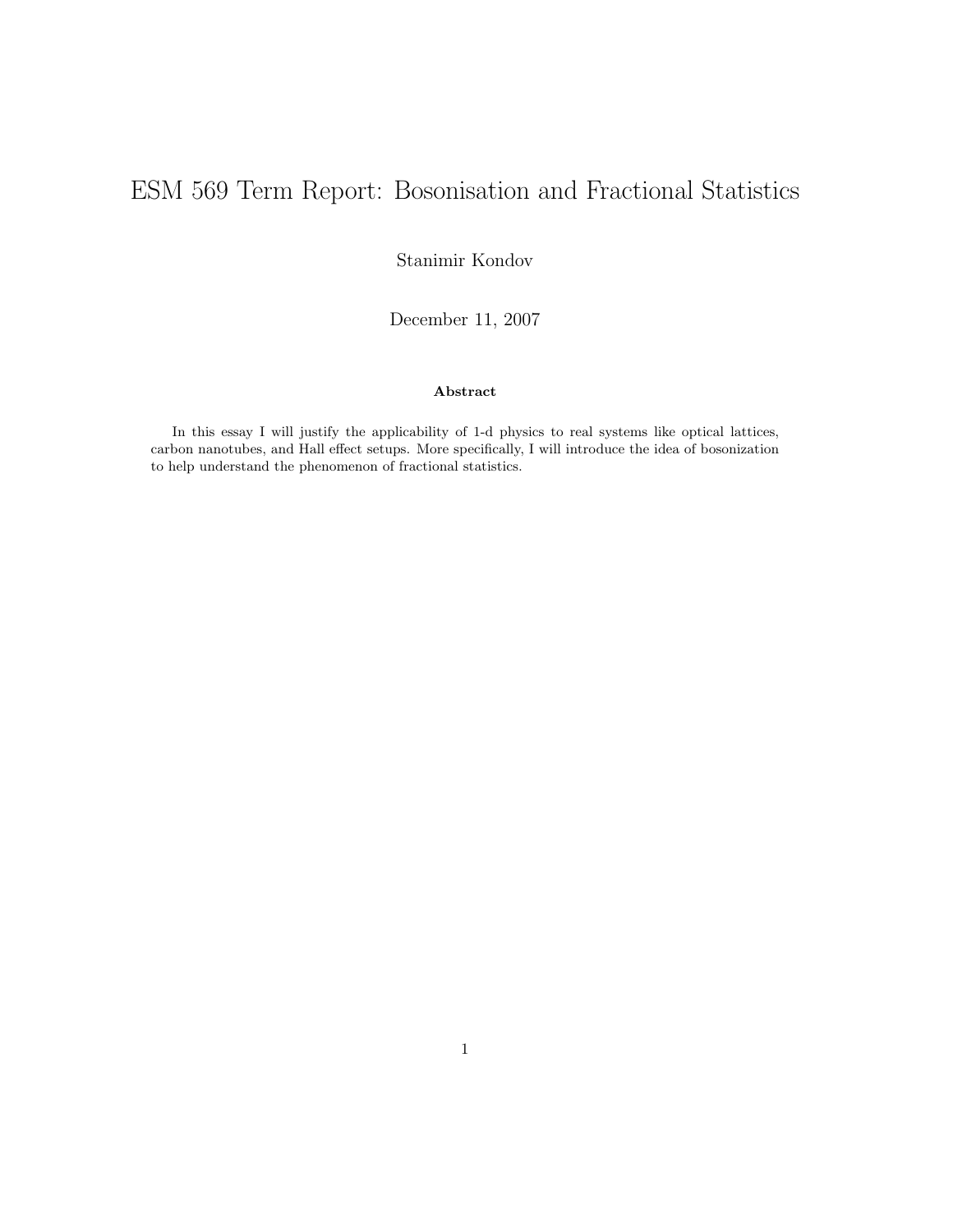#### 1. Introduction

Condensed matter physics has been successful in explaining and predicting effects in bulk matter (crystals, liquids, glasses, rubbers, etc.). Additionally, it has been very useful to follow developments for more imaginative numbers of dimensions. 2-dimensional phenomena for example have been the topic of much research, and have been summed under the domain of surface and interface physics. Recent discoveries have uncovered curious opportunities to explore physics for 1-dimensional systems. The examples of the fractional quantum Hall effect (FQHE) edge states, carbon nanotubes, and 1-D optical lattices will be introduced in this essay, alongside with a calculation that predicts the emergence of the collective phenomena of fractional charge and statistics.

At first, let us attempt to justify the applicability of 1-D physics to our actual 3-D world. Bulk matter can be understood in terms of 3-D physics, and 2-D physics explains surface and interface effects. It is then believable that phenomena restricted to the edges of the bulk would be a suitable domain for a 1-D description. It turns out that this is the case for FQHE edge excitations. FQHE is a two-dimensional phenomenon of excitations that can be understood roughly as small rotating domains. Domains in contact with the boundary of the region will then propagate along the edges. In another example we can consider dilute atomic gases suspended in an optical lattice. The geometry shown below has an experimentally achievable geometry [1] and is inherently one-dimensional.



Figure 1: Schematic of an array of 1-D optical lattices.

## 2. One Specific Example

To provide space for a more detailed study, look at the electronic structure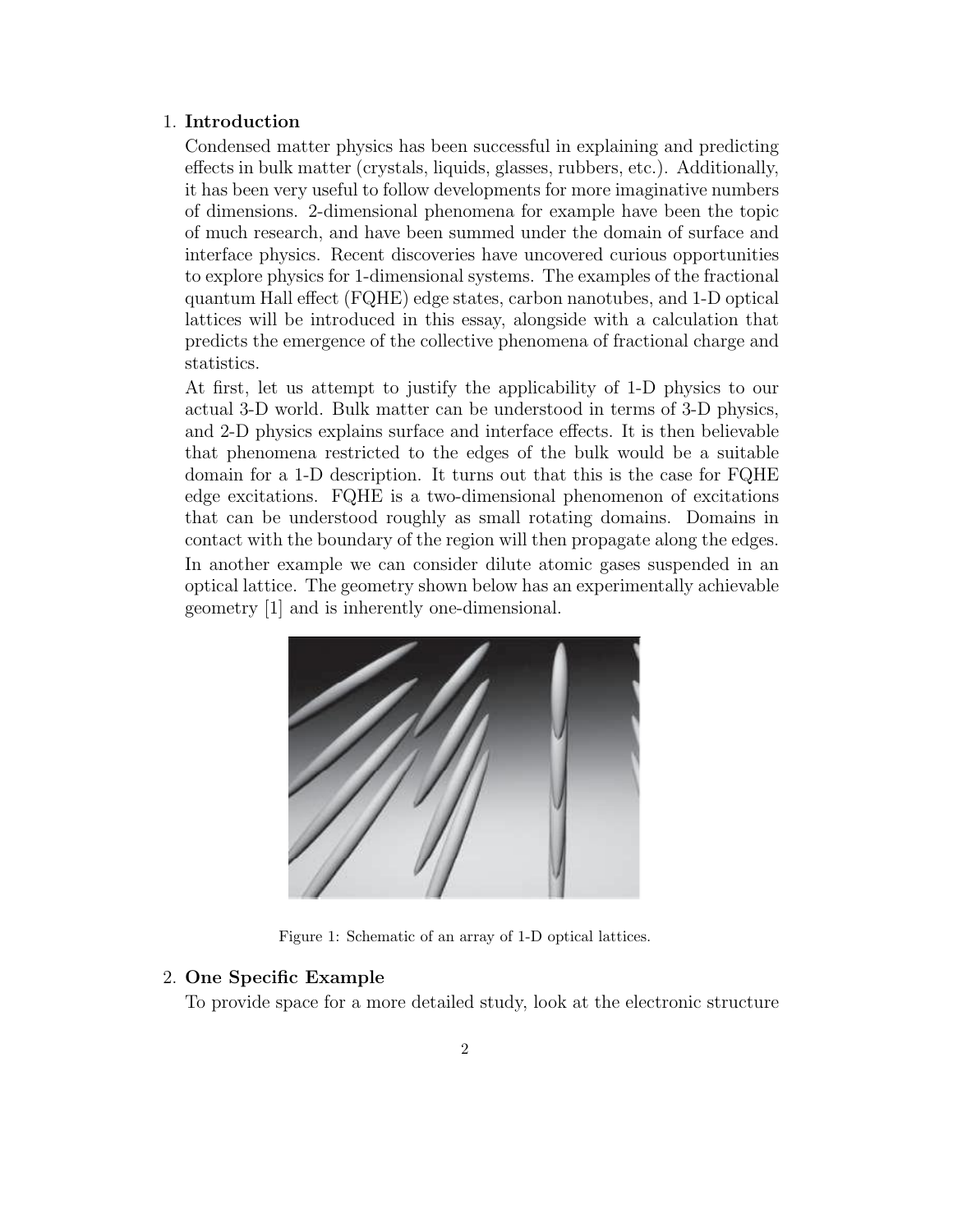of carbon nanotubes. The dimensionality of excitations in nanotubes is due to the band structure of graphene. One way to see this is to compute the electronic dispersion that arises from the atomic p-level of carbon in the graphene sheet. The crystal lattice has a hexagonal structure, which means that there are two atoms per unit cell. If we choose the cell to have side  $a$ and orientation along the  $\hat{y}$ -axis, then we can approximate the multiparticle electron state using the single atomic eigenfunctions  $\psi_p$ :

$$
\psi_p^+(r) = \frac{1}{\sqrt{2N}} \sum_R e^{ik \cdot R} \left[ \phi_p(r - R) + \phi_p(r - a\hat{y} - R) \right]
$$
  

$$
\psi_p^-(r) = \frac{1}{\sqrt{2N}} \sum_R e^{ik \cdot R} \left[ \phi_p(r - R) - \phi_p(r - a\hat{y} - R) \right].
$$
 (1)

The two different wavefunctions correspond to symmetric and antisymmetric combinations of the atomic wavefunctions in the unit cell. The sum is taken over all Bravais lattice points. In the tight binding approximation [6],

$$
\epsilon_p^{\pm}(k) = \left\langle \psi_p^{\pm} | H | \psi_p^{\pm} \right\rangle =
$$
\n
$$
= \left[ \frac{1}{2N} \sum_j e^{-ik \cdot r_j} \left( \langle r_j | \pm \langle r_j + a\hat{y} | \rangle \right) \left[ \sum_{m, < i} t \left( c_{r_m}^{\dagger} c_{r_m - r_i} + h.c. \right) \right] \left[ \sum_{j'} e^{ik \cdot r_{j'}} \left( |r_{j'} \rangle \pm |r_{j'} + a\hat{y} \rangle \right) \right],
$$
\n(2)

where the terms i are only the closest neighbors, and the constant  $t$  is a measure of the overlap of neighboring wavefunctions.

$$
\epsilon_p^{\pm}(k) = \frac{1}{2N} \sum_{jj'mi} e^{-ik \cdot (r_j - r_{j'})} [\langle r_j| t (c_{r_m}^{\dagger} c_{r_{m} - r_i} + h.c.) |r_{j'}\rangle \pm \langle r_j| t (c_{r_m}^{\dagger} c_{r_{m} - r_i} + h.c.) |r_{j'} + a\hat{y}\rangle +
$$
  
 
$$
\pm \langle r_j + a\hat{y}| t (c_{r_m}^{\dagger} c_{r_{m} - r_i} + h.c.) |r_{j'}\rangle + \langle r_j + a\hat{y}| t (c_{r_m}^{\dagger} c_{r_{m} - r_i} + h.c.) |r_{j'} + a\hat{y}\rangle]
$$
(3)

There are six terms in each summation corresponding to the six principal directions in the lattice. Writing out the sums and contracting the field operators with the bras and the kets will give  $\delta$ -functions for  $r_j$  and  $r_{j'}$ . Keeping only nearest neighbors and simplifying takes us to [7]

$$
\epsilon_p^{\pm}(k) = \pm |t| \sqrt{1 + 4\cos\left(\frac{3k_y a}{2}\right)\cos\left(\frac{\sqrt{3}k_x a}{2}\right) + 4\cos^2\left(\frac{\sqrt{3}k_x a}{2}\right)}.
$$
 (4)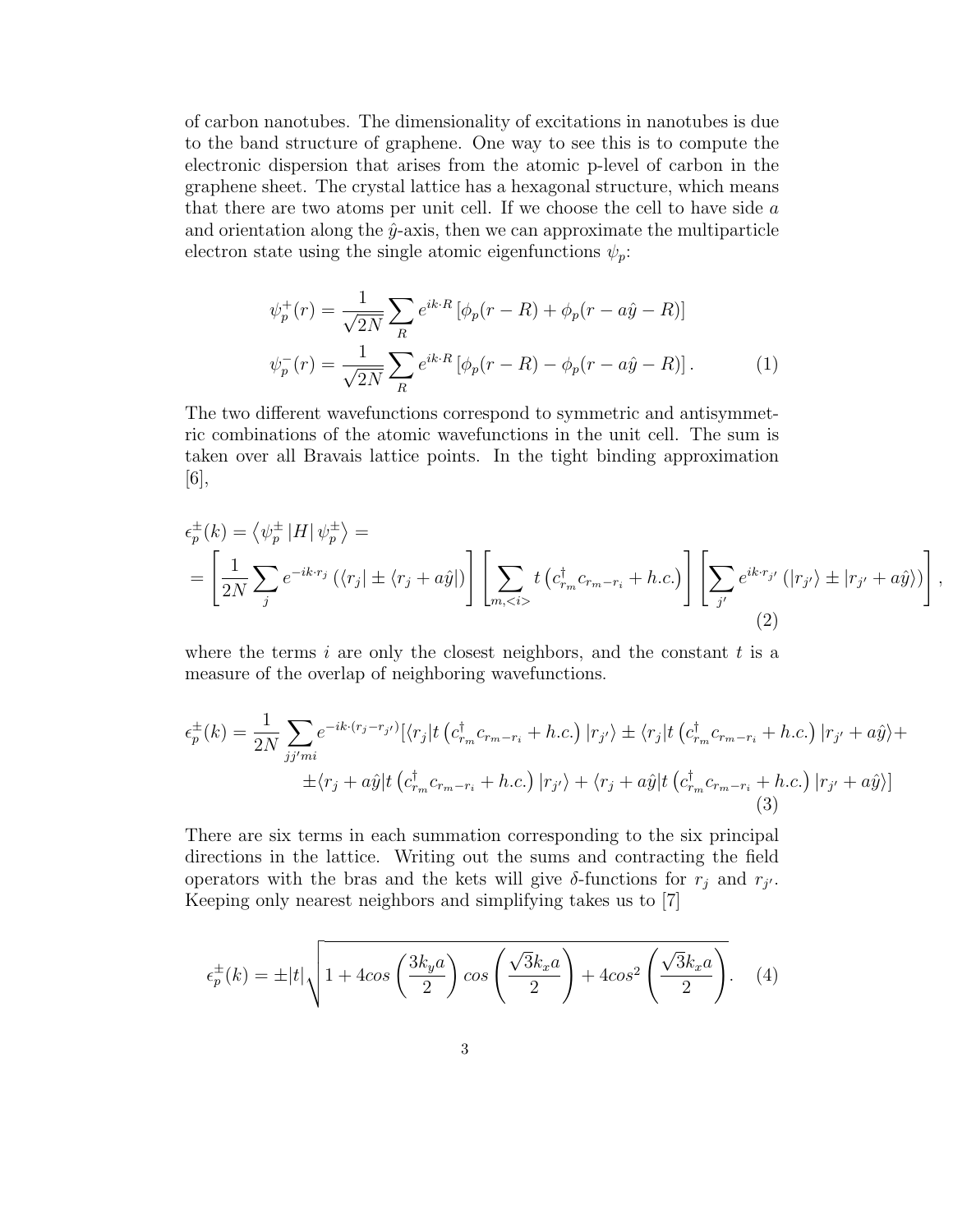Notice that the symmetric and antisymmetric combinations give rise to two different bands that are plotted below.



Figure 2: (Left) Symmetric configuration band. (Right) Antisymmetric configuration band.

The two manifolds touch in six distinct points in the first Brilloin zone. In the ground state p-electrons inhabit the lower band and the upper band is empty. If a graphene sheet is seamed in a way that the axial direction of the tube corresponds to a direction that includes two of the points of contact, then the nanotube will be conducting. Also, if the conduction electrons inhabit only the area near those contact points, then the momentum of the electrons is constrained in strictly one dimension. This statement validates a 1-D approach to the problem.

## 3. Bosonization

With this concrete example we can move on to introduce a theory that can handle the interactions of electrons in one dimension. One peculiarity of 1D is large strength of the iteractions. In a handwaving sort of argument we can claim that a particle cannot avoid a collision with an oncoming particle, because there is no space to step aside. Interactions are by no means small, so they cannot be treated as a perturbation around a free theory. One way to attack this problem is a substitution of variables called bosonization, which is directly applicable to FQHE edge states and carbon nanotubes. As a consequence of this technique we will see the emergence of a quasiparticle with an exotic commutation relation. For this first part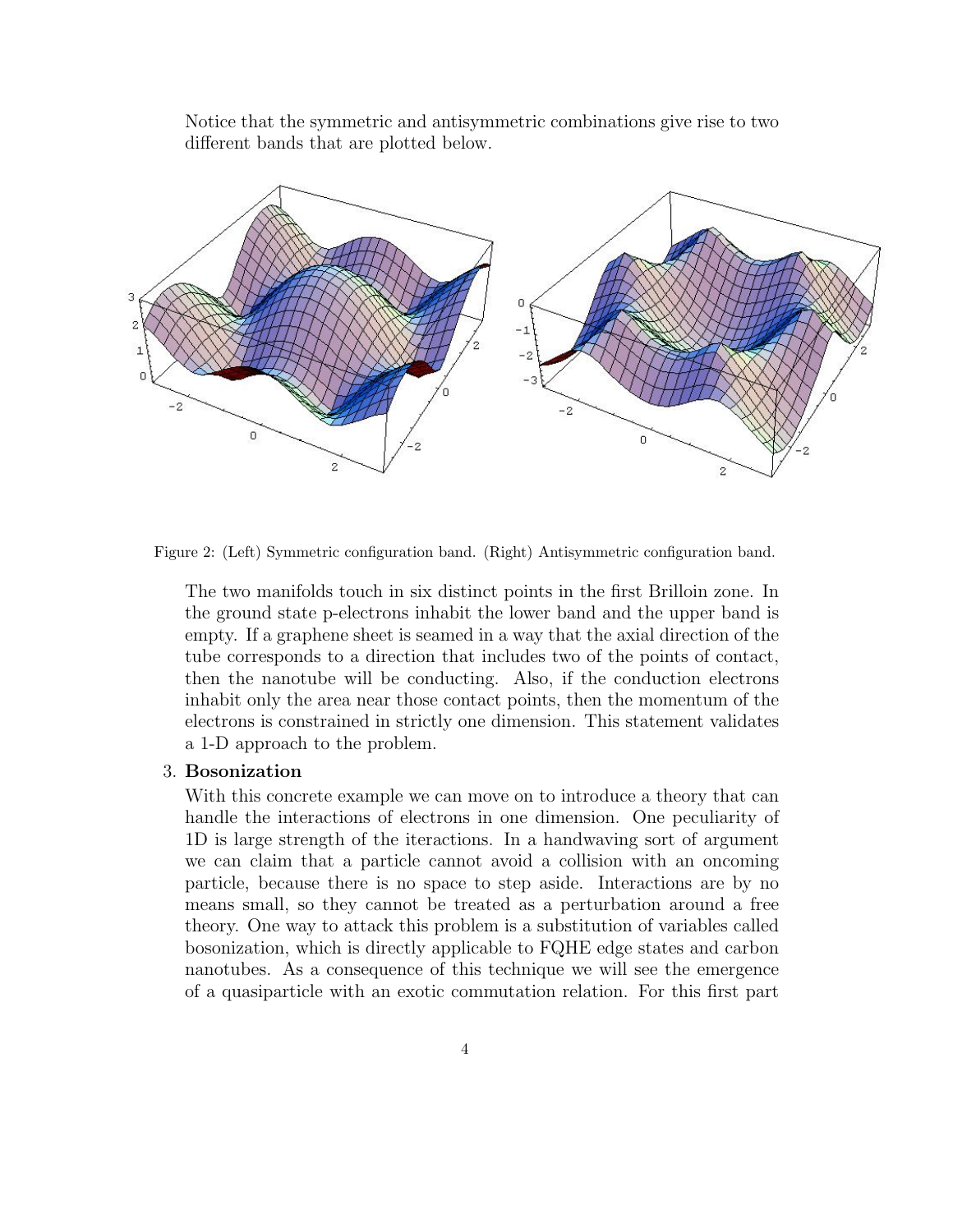of the development follow Ref.[2], Chapter 3.

Begin with the character of the single electron dispersion relation. Starting with (4) it is straightforward to show that for small energies the conducting electron dispersion relation is linear. This is also visible from Fig.1: the two bands are very near cones at the points of contact. We can write down the following free Hamiltonian:

$$
\mathcal{H}_{free} = \sum_{k,r=R,L} v_F(\epsilon_r k - k_F) c_{r,k}^{\dagger} c_{r,k}.
$$
\n(5)

L and R stand for right- and left-moving particles;  $\epsilon_L = -1$ ,  $\epsilon_R = 1$ . The electronic density fluctuation  $\rho$  can be written in terms of a superposition of particle-hole excitations:

$$
\rho^{\dagger}(q) = \sum_{k} c^{\dagger}_{k+q} c_k. \tag{6}
$$

The essence of bosonization is rewriting the Hamiltonian in terms of a particle-hole pair (phonon). The pair consists of two fermions and is therefore a boson. Define the bosonic operators:

$$
b_p^{\dagger} = \left(\frac{2\pi}{L|p|}\right)^{\frac{1}{2}} \sum_r \Theta(\epsilon_r p) \rho_r^{\dagger}(p)
$$

$$
b_p = \left(\frac{2\pi}{L|p|}\right)^{\frac{1}{2}} \sum_r \Theta(\epsilon_r p) \rho_r^{\dagger}(-p), \tag{7}
$$

where  $\Theta$  is the Heavyside step function. Take the commutator of the boson operator with the Hamiltonian.

$$
[b_{p_0}, \mathcal{H}] = \left(\frac{2\pi}{L|p|}\right)^{\frac{1}{2}} \sum_{r,k} \left[\rho_R^{\dagger}(-p_0), v_F(\epsilon_r k - k_F) c_{r,k}^{\dagger} c_{r,k}\right] =
$$
  
\n
$$
= \left(\frac{2\pi}{L|p|}\right)^{\frac{1}{2}} \sum_{k,k_1} v_F(k - k_F) (c_{R,k_1-p_0}^{\dagger} c_{R,k} \delta_{k_1,k} - c_{R,k}^{\dagger} c_{R,k_1} \delta_{k_1-p_0,k}) =
$$
  
\n
$$
= \left(\frac{2\pi}{L|p|}\right)^{\frac{1}{2}} \sum_{k} v_F p_0 c_{R,k-p_0}^{\dagger} c_{R,k} =
$$
  
\n
$$
= v_F p_0 b_{p_0}
$$
 (8)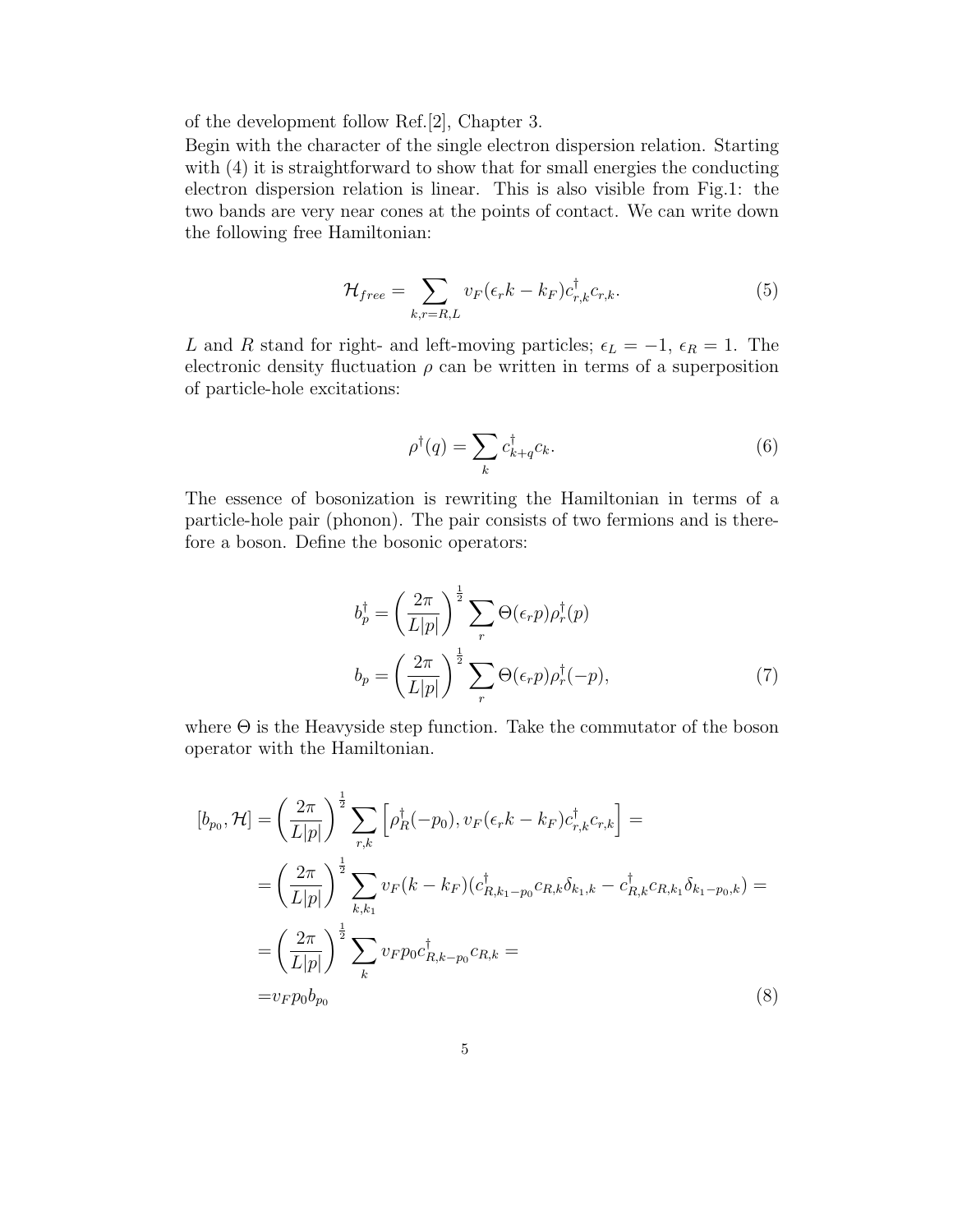The Hamiltonian

$$
\mathcal{H}_{free} = \sum_{p} v_F |p| b_p^{\dagger} b_p \tag{9}
$$

satisfies the above commutator. Therefore, if we assume that the boson operators generate a complete basis, then this must be the right way to express the Hamiltonian in b and  $b^{\dagger}$ . The importance of this expression is the fact that the free Hamiltonian is quadratic (not quartic, as one might expect) in the density fluctuations.

Consider the interacting part:

$$
\mathcal{H}_{int} = \frac{1}{2} \sum \int dx dx' V(x - x') \rho(x) \rho(x'). \qquad (10)
$$

In momentum space,

$$
\mathcal{H}_{int} = \frac{1}{2L} \sum_{k,k',q} Vq c_{k+q}^{\dagger} c_{k'-q}^{\dagger} c_{k'} c_k =
$$
\n
$$
= \frac{1}{2L} \sum_{q} V(q) \rho(q) \rho(-q). \tag{11}
$$

So both  $\mathcal{H}_{free}$  and  $\mathcal{H}_{int}$  are quadratic in the bosonic operators. Next, introduce the fields  $\phi(x)$  and  $\theta(x)$  defined by the equations

$$
\partial_x \phi(x) = - \pi [\rho_R(x) + \rho_L(x)]
$$
  
\n
$$
\partial_x \theta(x) = \pi [\rho_R(x) - \rho_L(x)],
$$
\n(12)

Note  $\rho = \rho_L + \rho_R$ , so Eq.(9) and Eq.(11) promise that we can expand  $\mathcal{H}_{free}$ in terms of  $\partial \phi \partial \theta$ ,  $(\partial \theta)^2$ , and  $(\partial \phi)^2$ . However, inversion symmetry tells us that the Hamiltonian stays invariant under  $x \to -x$ . We have

$$
\rho(x) \to \tilde{\rho}(-x)
$$
  
\n
$$
\partial_x \psi(x) \to \partial_x \tilde{\psi}(-x)
$$
  
\n
$$
\Rightarrow \partial_x \phi(x) = \partial_x \tilde{\phi}(-x)
$$
  
\n
$$
\partial_x \theta(x) = - \partial_x \tilde{\theta}(-x)
$$
\n(13)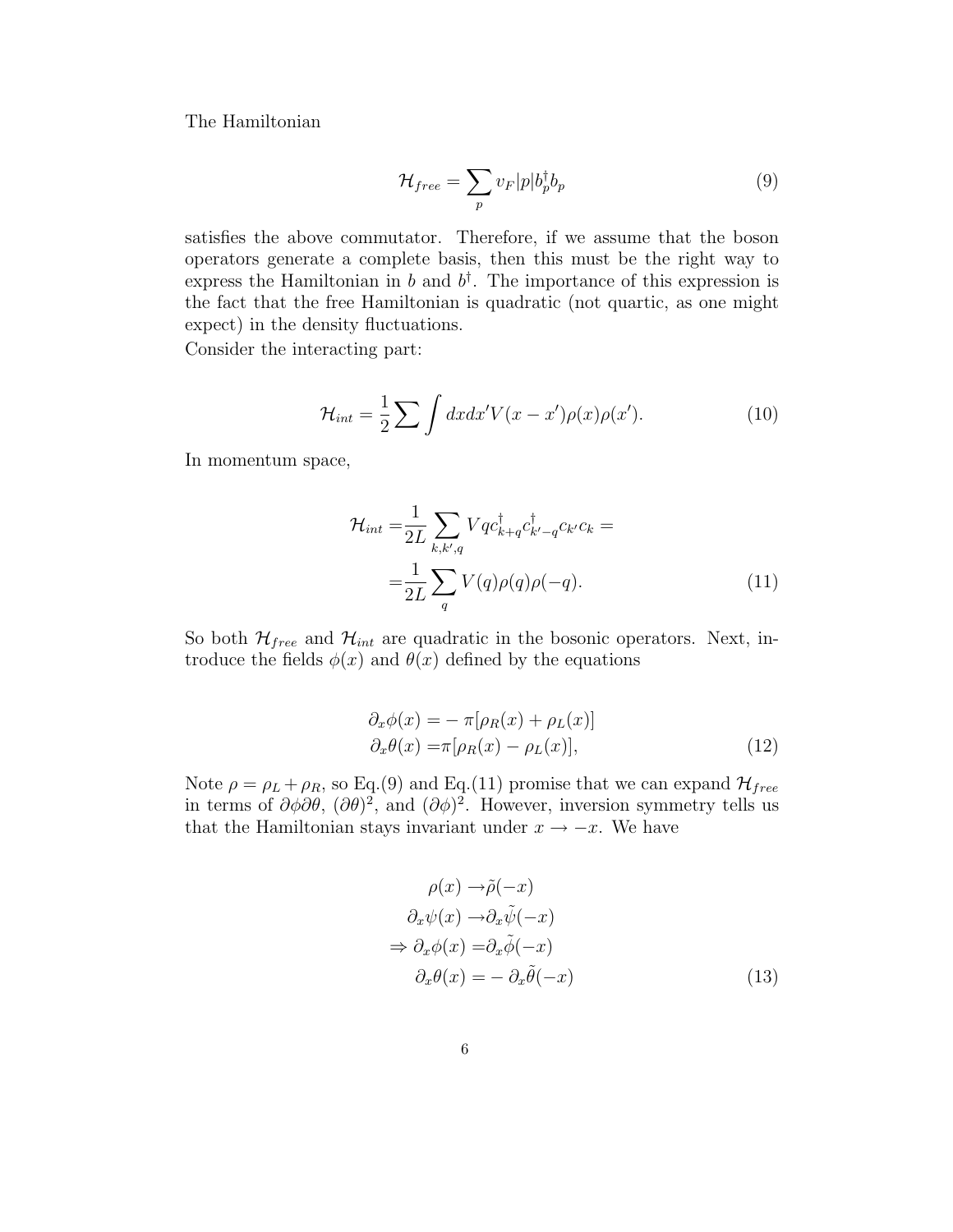Now, since  $\partial_x \theta$  changes signs and  $\partial_x \phi$  doesn't, then the Hamiltonian can be completely described by the expression

$$
\mathcal{H} = \frac{v}{2\pi} \left[ g(\partial_x \theta)^2 + \frac{1}{g} (\partial_x \phi)^2 \right].
$$
 (14)

q is a dimensionless parameter, and  $v$  is a velocity, and both quantities depend on the interaction strength. Going back to the left- and rightmoving density description,

$$
\mathcal{H} = \frac{v\pi}{2} \left[ g(\rho_R - \rho_L)^2 + \frac{1}{g} (\rho_R + \rho_L)^2 \right],\tag{15}
$$

and substituting again

$$
n_R \equiv \frac{1}{2\pi} \partial_x \theta_R \equiv \frac{1}{2} [g(\rho_R - \rho_L) - (\rho_R + \rho_L)]
$$
  
\n
$$
n_L \equiv -\frac{1}{2\pi} \partial_x \theta_L \equiv -\frac{1}{2} [g(\rho_R - \rho_L) + (\rho_R + \rho_L)],
$$
\n(16)

we obtain the expression

$$
\mathcal{H} = \frac{v\pi}{g}(n_R^2 + n_L^2). \tag{17}
$$

This innocent-looking diagonalized form implies that irrelevant of the interaction strength, we can rewrite the Hamiltonian in terms of free field excitations. These excitations have linear dispersion and a velocity depending on the electron interaction strength. Introduce the quasiparticle fields

$$
\psi_R^{\dagger}(x) \equiv \rho_0^{\frac{1}{2}} e^{-i\theta_R(x)} \n\psi_L^{\dagger}(x) \equiv \rho_0^{\frac{1}{2}} e^{-i\theta_L(x)}.
$$
\n(18)

$$
\mathcal{H} = \frac{v\pi}{g} \left( \partial_x \psi_R^\dagger \partial_x \psi_R + \partial_x \psi_L^\dagger \partial_x \psi_L \right) \tag{19}
$$

In this form the Hamiltonian can be interpreted as the sum of kinetic energies of right- and left-moving noninteracting quasiparticles. Each of these particles is a superposition of strongly interacting electrons, but at this level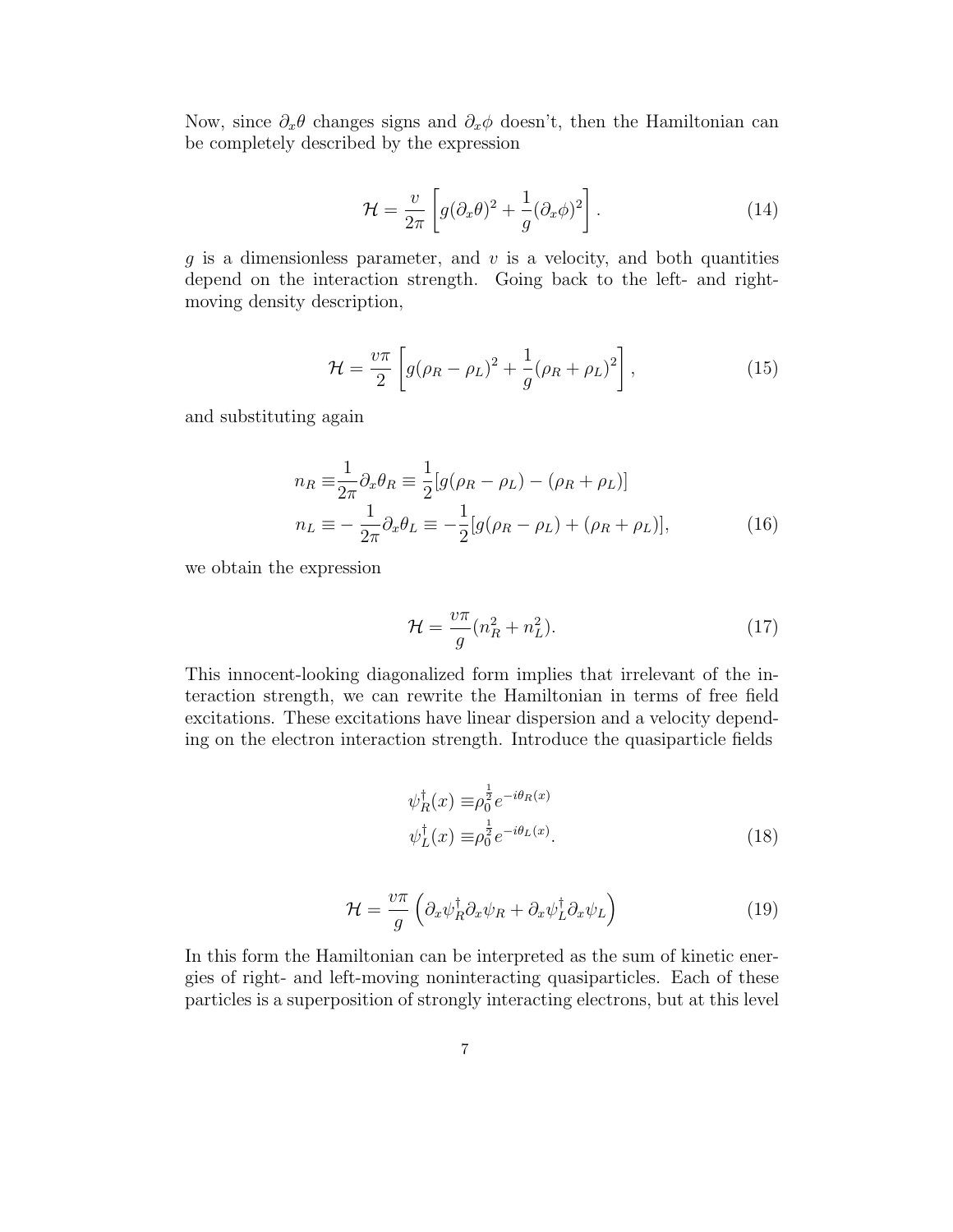we can disregard the underlying structure and only deal with the effective Hamiltonian.

One important aspect of the quasiparticle is its commutation relation, which becomes apparent in this statement [3]:

$$
e^{i\theta_R(x)}e^{i\theta_R(x')} = e^{i\pi g \; sgn(x-x')}e^{i\theta_R(x')}e^{i\theta_R(x)},\tag{20}
$$

where we have used the Baker-Hausdorff formula and the commutator

$$
[\theta_R(x), \theta_R(x')] = [g\theta(x) + \phi(x), g\theta(x') + \phi(x')] =
$$
  
=  $g[\phi(x), \theta(x')] + g[\theta(x), \phi(x')] =$   
=  $i\pi g \operatorname{sgn}(x - x').$  (21)

We have assumed that  $\theta$  and  $\phi$  commute with themselves. The last line will not be justified completely here, but can be seen to make sense: in (12) we see that  $\partial_x \phi$  gives the total density amplitude, and (18) associates  $\theta$  with the phase. Amplitude and phase are then canonically conjugate:

$$
[\theta(x), \phi(x')] = \frac{i\pi}{2} sgn(x - x')
$$
 (22)

Now (20) tells us something very interesting. Commuting the quasiparticle  $\psi$  field results in picking up a general phase  $e^{i\pi g}$ , which is referred to as fractional or braiding statistics. The fact that none of the underlying components has this property confirms that the quasiparticle is essentially a collective phenomenon.

#### 4. Experimental verification

Various interference experiments have been proposed to observe braiding statistics [4]. Experimental data has been found to be compatible with the theory on several occasions. However, only recently there has been conclusive evidence for experimental confirmation [5]. In that setup the authors litographically define an interferomteter that uses tunneling of edge states to a 2-D quantum Hall effect potential hill. The hill is of a size small enough that it acts as a quantum dot. That enables the measurement of interference fringes as tunneling conductance oscillations as a function of the magnetic flux through the dot. These fringes meet the predictions for collective particles of fractional statistics.

One of the main reasons to pursue experimental advance in measuring braiding statistics is the notion that such states could be used for quantum information processing.